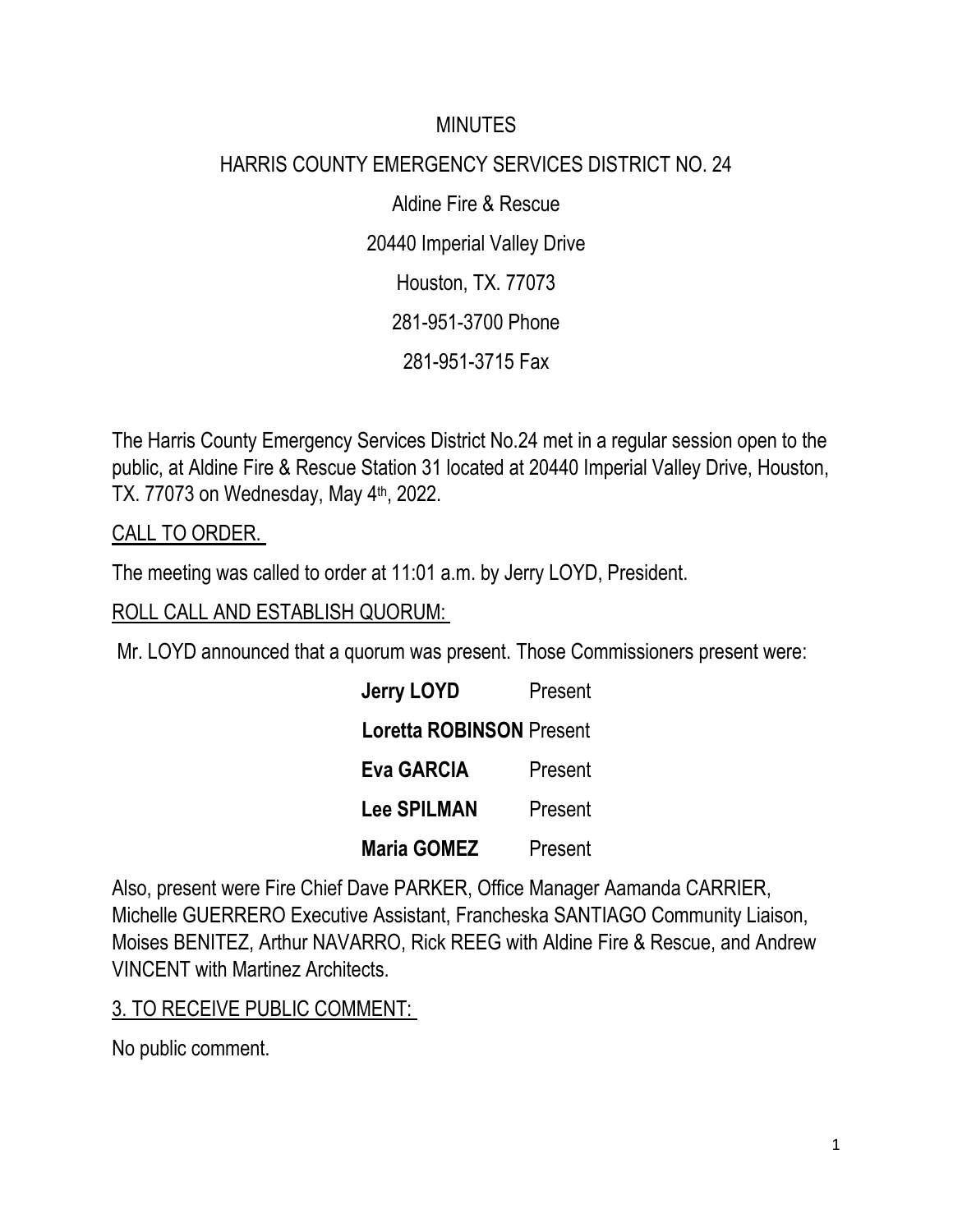# 4. TO REVIEW A REPORT FROM MARTINEZ ARCHITECTS AND TAKE ACTION ON DISTRICT CONSTRUCTION MATTERS, INCLUDING THE APPROVAL OF ANY PAY APPLICATIONS OR CHANGE ORDERS:

Andrew VINCENT presented the board with a monthly update of the following projects: Station 11, Station 41, and the administrative building. (View attachment)

Motion by Commissioner GARCIA, seconded by Commissioner GOMEZ and approved with a vote of 5 to 0 to approve Pay Application No.8 in the amount of \$446,990.09 submitted by Flintco for construction of ESD No. 24 Administration Building.

Motion by Commissioner ROBINSON, seconded by Commissioner GOMEZ and approved with a vote of 5 to 0 to approve Pay Applications No. 17 Retainage in the amount of \$38,950.82 submitted by Flintco for construction of Station 41.

### 5. TO REVIEW, DISCUSS, AND TAKE ACTION REGARDING ANY STATION CONSTRUCTION MATTERS:

There was no action required at this time.

#### 6. TO PAY DISTRICT'S BILL:

Motion by Commissioner SPILMAN, seconded by Commissioner GARCIA and approved with a vote of 5 to 0 to pay Districts bills.

#### 7. TO REVIEW, DISCUSS, AND TAKE ACTION REGARDING THE DISTRICT'S BUDGET:

There was no action required at this time.

8. TO REVIEW AND TAKE ACTION REGARDING REQUISITION REQUESTS SUBMITTED FOR THE PURCHASE, REPAIR, OR REPLACEMENT OF EQUIPMENT, SUPPLIES, MATERIALS, VEHICLES, AND APPARATUS:

There was no action required at this time.

#### 9. TO APPROVE REQUESTS FOR FIREFIGHTING OR ADMINISTRATIVE CLASSES, TRAINING, AND COURSE MATERIALS REQUESTED BY DISTRICT PERSONNEL:

Chief PARKER presented the following training request:

1. Training: HR Houston Employee: Aamanda Carrier Date: June 29<sup>th</sup>- June 30th Amount: \$ 890.00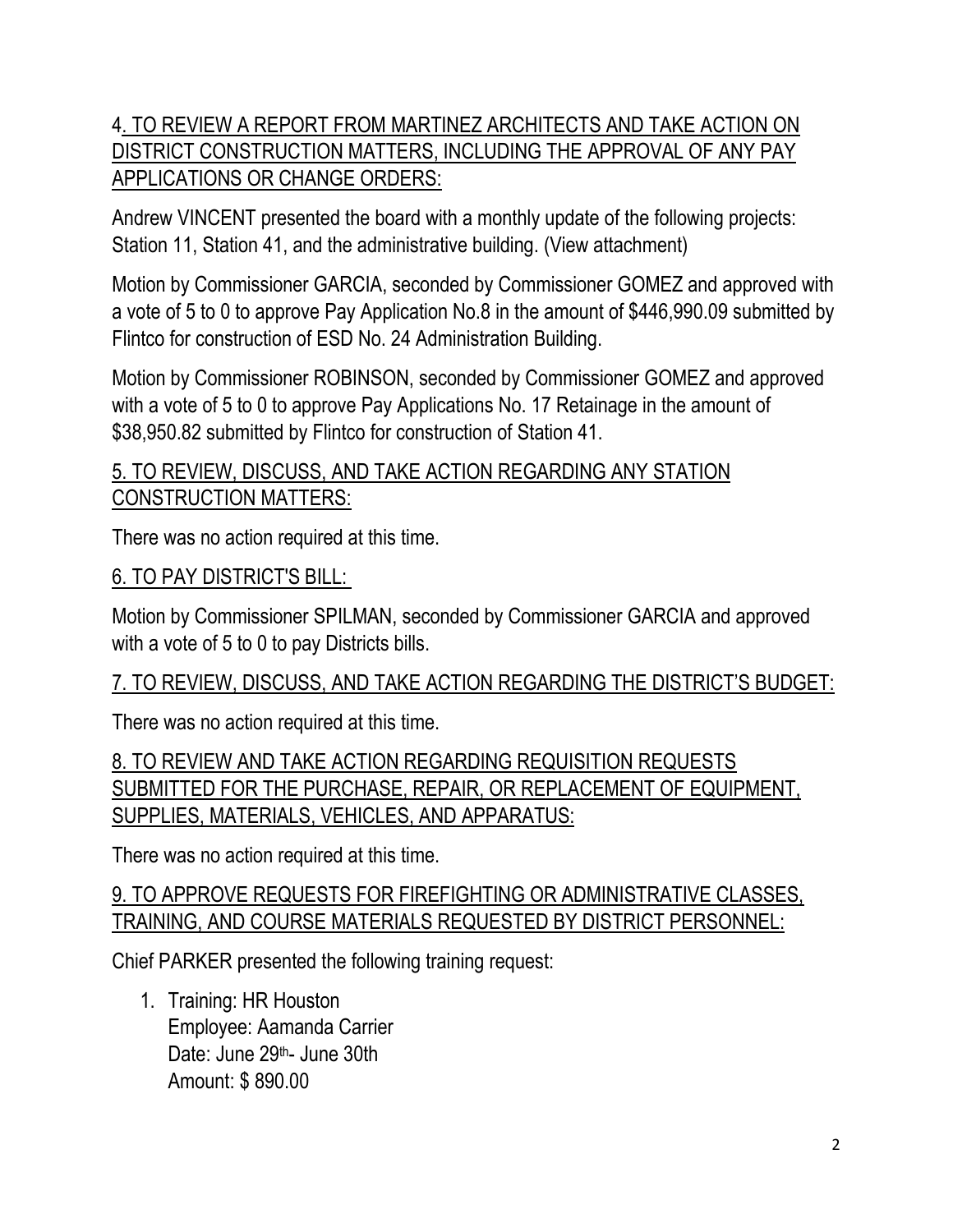Motion by Commissioner ROBINSON and seconded by Commissioner GOMEZ and approved with a vote of 5 to 0 to approve the requested training in the amount not to exceed \$890.00.

10. TO REVIEW AND TAKE ACTION ON MATTERS RELATED TO COVID-19:

There was no action required at this time.

11. TO APPROVE THE SALE OR DISPOSAL OF SURPLUS AND/OR SALVAGE PROPERTY PURSUANT TO TEXAS HEALTH AND SAFETY CODE §775.251:

There was no action required at this time.

# **The closed session began at 11:44 am**

12. TO MEET IN CLOSED SESSION PURSUANT TO GOVERNMENT CODE §551.071 TO CONSULT WITH LEGAL COUNSEL REGARDING PENDING OR CONTEMPLATED LITIGATION, SETTLEMENT OFFERS, OR ON MATTERS WHICH REQUIRE CONFIDENTIALITY UNDER THE TEXAS DISCIPLINARY RULES OF PROFESSIONAL CONDUCT OF THE STATE BAR OF TEXAS AND TAX CODE§323.3022 TO DISCUSS SALE TAX MATTERS:

13. TO MEET IN CLOSED SESSION PURSUANT TO GOVERNMENT CODE §551.072 TO DELIBERATE REAL ESTATE MATTERS:

14. TO MEET IN CLOSED SESSION PURSUANT TO GOVERNMENT CODE §551.074 TO DISCUSS PERSONNEL MATTERS:

### **Open session resumed at 12:15 pm**

15. TO DISCUSS AND ACT ON DISTRICT PERSONNEL MATTERS INCLUDING COMPENSATION, BENEFITS, SCHEDULING, RETENTION, HIRING, AND/OR TERMINATION OF DISTRICT EMPLOYEES:

There was no action required at this time.

16. TO REVIEW, DISCUSS, AND TAKE ACTION REGARDING DISTRICT PERSONNEL OR ANY REAL PROPERTY MATTERS:

There was no action required at this time.

17. TO REVIEW, DISCUSS, AND TAKE ACTION REGARDING THE DISTRICTS HOSTING ANY FUTURE SOCIAL OR RECOGNITION EVENTS:

There was no action required at this time.